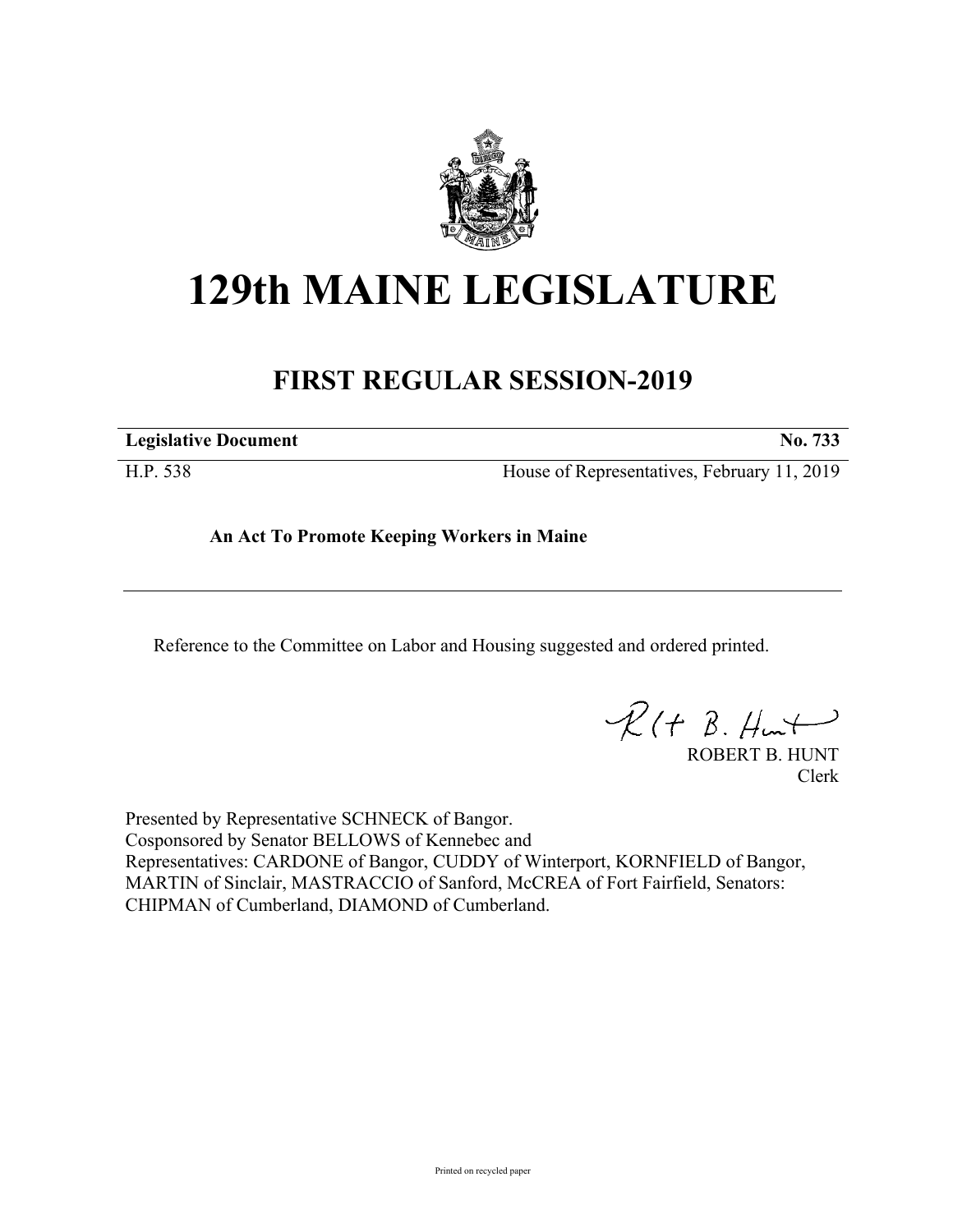| Be it enacted by the People of the State of Maine as follows:                                                                                                                                                                                                                                                                                                                                                                                                           |
|-------------------------------------------------------------------------------------------------------------------------------------------------------------------------------------------------------------------------------------------------------------------------------------------------------------------------------------------------------------------------------------------------------------------------------------------------------------------------|
| Sec. 1. 26 MRSA c. 7, sub-c. 13 is enacted to read:                                                                                                                                                                                                                                                                                                                                                                                                                     |
| <b>SUBCHAPTER 13</b>                                                                                                                                                                                                                                                                                                                                                                                                                                                    |
| NONCOMPETE AGREEMENTS AND RESTRICTIVE EMPLOYMENT<br><b>AGREEMENTS</b>                                                                                                                                                                                                                                                                                                                                                                                                   |
|                                                                                                                                                                                                                                                                                                                                                                                                                                                                         |
| §880. Noncompete agreements                                                                                                                                                                                                                                                                                                                                                                                                                                             |
| <b>1. Definitions.</b> As used in this section, unless the context otherwise indicates, the<br>following terms have the following meanings.                                                                                                                                                                                                                                                                                                                             |
| A. "Federal poverty level" means the nonfarm income official poverty line for an<br>individual, as defined by the federal Office of Management and Budget and revised<br>annually in accordance with the Omnibus Budget Reconciliation Act of 1981, Section<br>$673(2)$ .                                                                                                                                                                                               |
| B. "Noncompete agreement" means a contract or contract provision that prohibits an<br>employee or prospective employee from working in the same or a similar profession<br>or in a specified geographic area for a certain period of time following termination of<br>employment.                                                                                                                                                                                       |
| 2. Prohibited for certain workers. An employer may not require or permit an<br>employee earning wages at or below 300% of the federal poverty level to enter into a<br>noncompete agreement with the employer.                                                                                                                                                                                                                                                          |
| <b>Disclosure; notice.</b> An employer shall disclose in any advertisement for a<br>3.<br>position of employment with the employer that will require the acceptance of a<br>noncompete agreement a statement that a noncompete agreement will be required.                                                                                                                                                                                                              |
| An employer shall notify an employee or prospective employee of a noncompete<br>agreement requirement and provide a copy of the noncompete agreement not less than 3<br>business days before the employer requires the agreement to be signed to allow time for<br>the employee or prospective employee to review the agreement and negotiate the terms of<br>the agreement or employment with the employer if the employee or prospective employee<br>wishes to do so. |
| 4. Effective date of a noncompete agreement. Except for a noncompete agreement                                                                                                                                                                                                                                                                                                                                                                                          |
| between an employer and an allopathic physician or an osteopathic physician licensed                                                                                                                                                                                                                                                                                                                                                                                    |
| under Title 32, chapter 48 or chapter 36, respectively, the terms of a noncompete                                                                                                                                                                                                                                                                                                                                                                                       |
| agreement do not take effect until after one year of the employee's employment with the<br>employer or a period of 6 months from the date the agreement was signed, whichever is                                                                                                                                                                                                                                                                                        |
| later.                                                                                                                                                                                                                                                                                                                                                                                                                                                                  |
| <b>5. Penalty; enforcement.</b> A person that violates subsection 2 or 3 commits a civil                                                                                                                                                                                                                                                                                                                                                                                |
| violation for which a fine of not less than \$5,000 may be adjudged. The Department of                                                                                                                                                                                                                                                                                                                                                                                  |
| Labor shall enforce this section.                                                                                                                                                                                                                                                                                                                                                                                                                                       |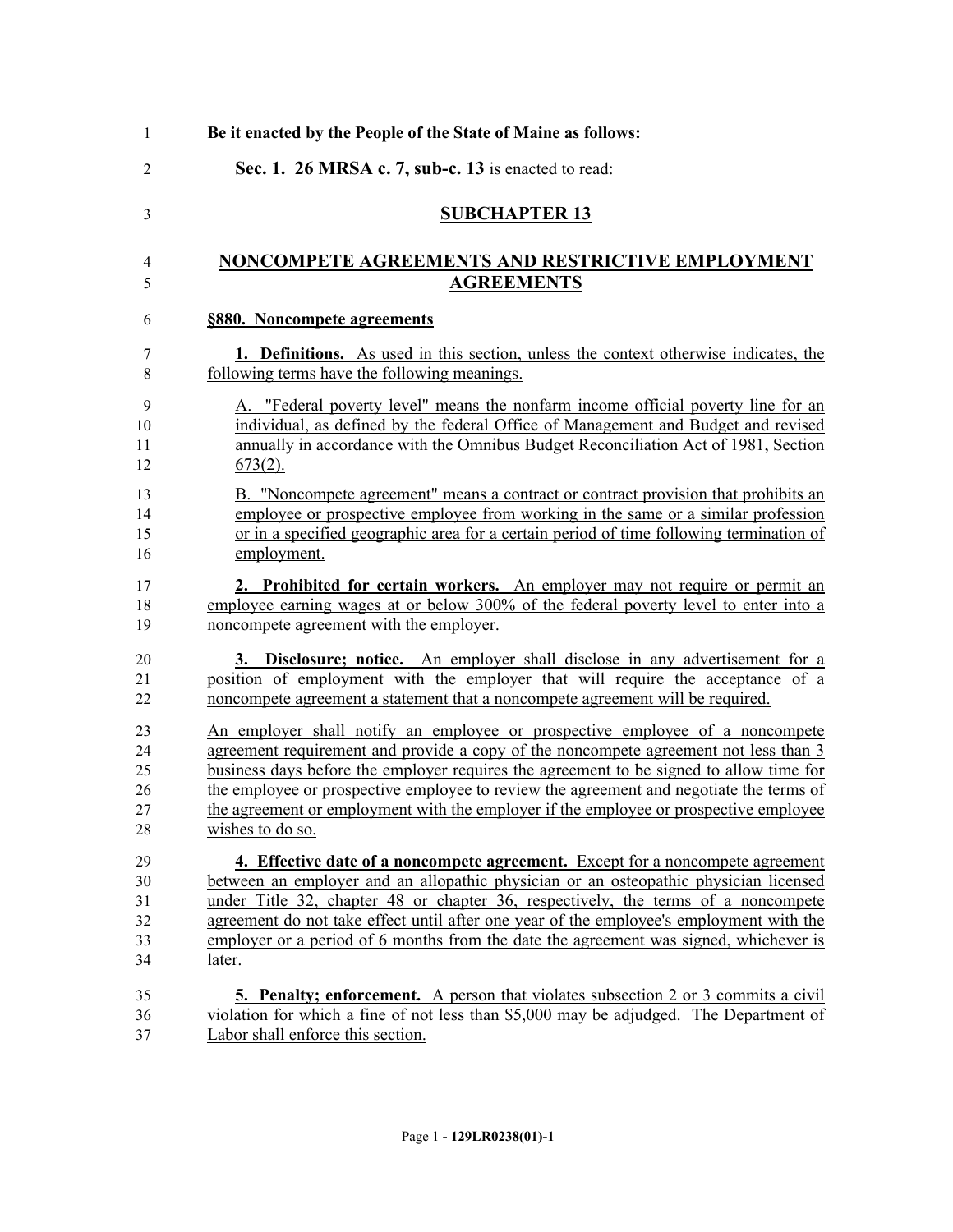| 1<br>$\overline{2}$        | <b>6. Application.</b> This subchapter applies to all noncompete agreements entered into<br>or renewed after the effective date of this subchapter.                                                                                   |                                         |                                         |  |
|----------------------------|---------------------------------------------------------------------------------------------------------------------------------------------------------------------------------------------------------------------------------------|-----------------------------------------|-----------------------------------------|--|
| 3                          | §880-A. Restrictive employment agreements                                                                                                                                                                                             |                                         |                                         |  |
| 4<br>5                     | <b>1. Definition.</b> For purposes of this section, "restrictive employment agreement"<br>means an agreement that:                                                                                                                    |                                         |                                         |  |
| 6<br>7                     | A. Is between 2 or more employers, including through a franchise agreement or a<br>contractor and subcontractor agreement; and                                                                                                        |                                         |                                         |  |
| 8<br>9                     | B. Prohibits or restricts one employer from soliciting or hiring another employer's<br>employees or former employees.                                                                                                                 |                                         |                                         |  |
| 10                         | 2. Restrictive employment agreements prohibited. An employer may not:                                                                                                                                                                 |                                         |                                         |  |
| 11                         | A. Enter into a restrictive employment agreement; or                                                                                                                                                                                  |                                         |                                         |  |
| 12                         | B. Enforce or threaten to enforce a restrictive employment agreement.                                                                                                                                                                 |                                         |                                         |  |
| 13<br>14<br>15             | 3. Penalty; enforcement. A person that violates subsection 2 commits a civil<br>violation for which a fine of not less than \$5,000 may be adjudged. The Department of<br>Labor shall enforce this section.                           |                                         |                                         |  |
| 16<br>17                   | Sec. 2. Appropriations and allocations. The following appropriations and<br>allocations are made.                                                                                                                                     |                                         |                                         |  |
| 18                         | <b>LABOR, DEPARTMENT OF</b>                                                                                                                                                                                                           |                                         |                                         |  |
| 19                         | <b>Regulation and Enforcement 0159</b>                                                                                                                                                                                                |                                         |                                         |  |
| 20<br>21<br>22             | Initiative: Provides ongoing funds for one half-time Labor and Safety Inspector position<br>and related All Other costs associated with enforcing the laws related to noncompete<br>agreements and restrictive employment agreements. |                                         |                                         |  |
| 23                         |                                                                                                                                                                                                                                       |                                         |                                         |  |
| 24<br>25<br>26<br>27<br>28 | <b>GENERAL FUND</b><br>POSITIONS - LEGISLATIVE COUNT<br><b>Personal Services</b><br>All Other                                                                                                                                         | 2019-20<br>0.500<br>\$25,869<br>\$6,732 | 2020-21<br>0.500<br>\$34,492<br>\$7,482 |  |
| 29                         | <b>GENERAL FUND TOTAL</b>                                                                                                                                                                                                             | $\sqrt{$32,601}$                        | \$41,974                                |  |
|                            |                                                                                                                                                                                                                                       |                                         |                                         |  |
| 30                         | <b>SUMMARY</b>                                                                                                                                                                                                                        |                                         |                                         |  |
| 31                         | This bill prohibits an employer from requiring or entering into a so-called                                                                                                                                                           |                                         |                                         |  |

 noncompete agreement with an employee earning wages that are at or below 300% of the federal poverty level. A noncompete agreement is defined as a contract or contract provision that prohibits an employee or prospective employee from working in the same or a similar profession or in a specified geographic area for a certain period of time 36 following termination of employment. If an employer requires a noncompete agreement